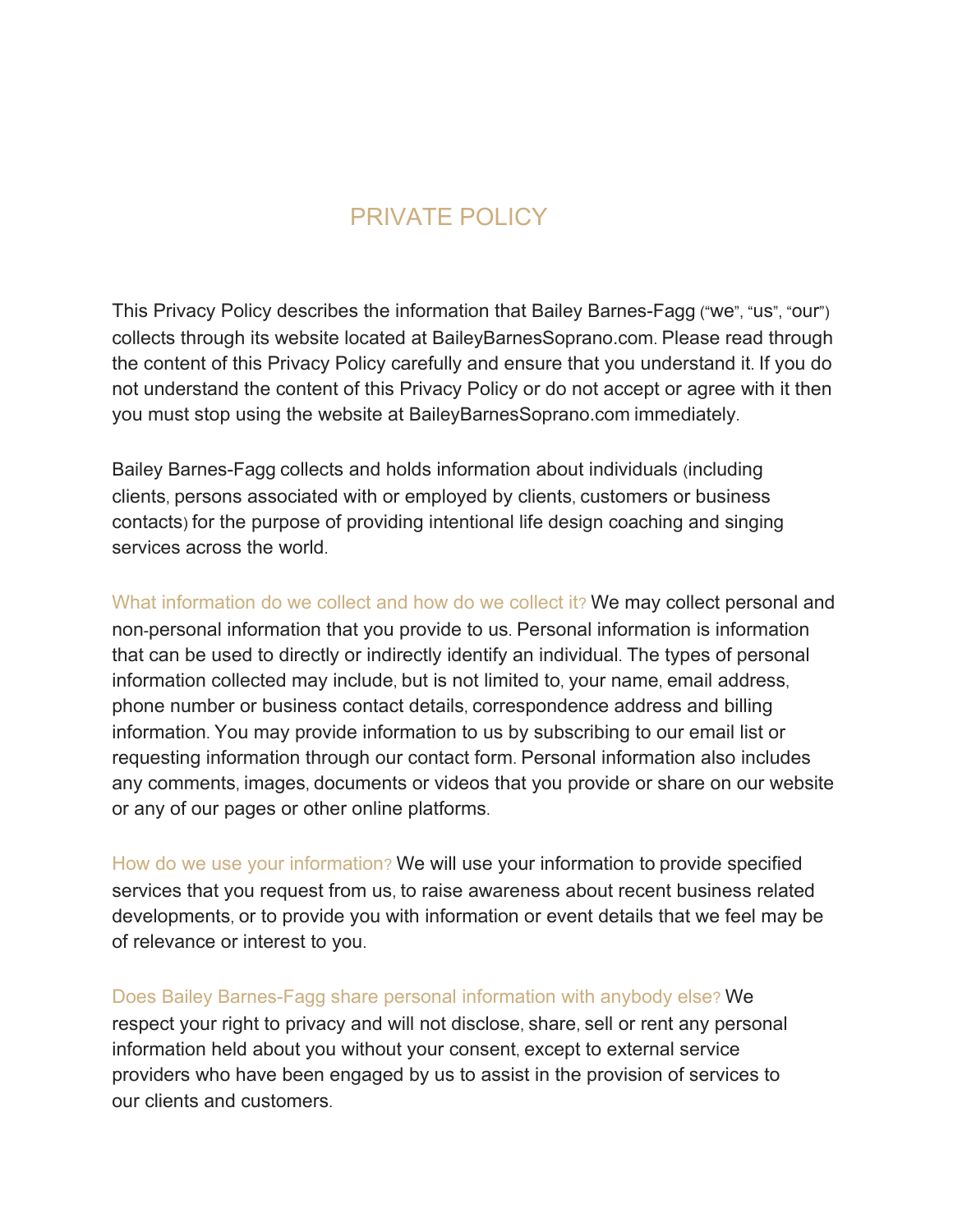Where we have outsourced a function or activity to an external service provider we will only disclose personal information that the service provider needs to undertake that function or activity, and we require external service providers to agree to keep your personal information secure and we enter into confidentiality agreements for this purpose.

We will share your personal information where we are under a duty to do so in order to comply with any legal requirements or obligations, any request from the government, or where it is necessary in order to enforce or protect our own rights, your safety or that of others, or where it is deemed necessary to investigate fraud.

Your rights in relation to the information we hold You have a right to access your information and to rectify any part which is inaccurate or incorrect. You also have a right to ask us to delete any information we hold about you or to restrict how your information is processed. If you wish to request a copy of the information we hold about you or make any changes then please contact us at [BaileyBarnesSoprano@gmail.com](mailto:BaileyBarnesSoprano@gmail.com). It is important to us that the information we maintain and use is accurate, complete and up-to-date. If at any time your personal details change, please let us know so we can update our records.

How and where do we process your information? Any personal information that we collect will be processed and stored securely. We will not keep information for longer than is required with regard to the purpose for which it was collected and will take reasonable steps to destroy or permanently de-identify your personal information when it is no longer required.

This website is located within and operates from the United States of America and the relevant laws of the United States and Colorado will apply to all matters arising from your use of this website or in any way connected with this website.

Any personal information that we collect will be held within the United States.

If you are accessing this site from outside of the United States you acknowledge and agree that any personal information you provide will be processed as set out in this Privacy Policy and will be processed in accordance with the laws of the United States which may be less stringent than the legal requirements in your own country.